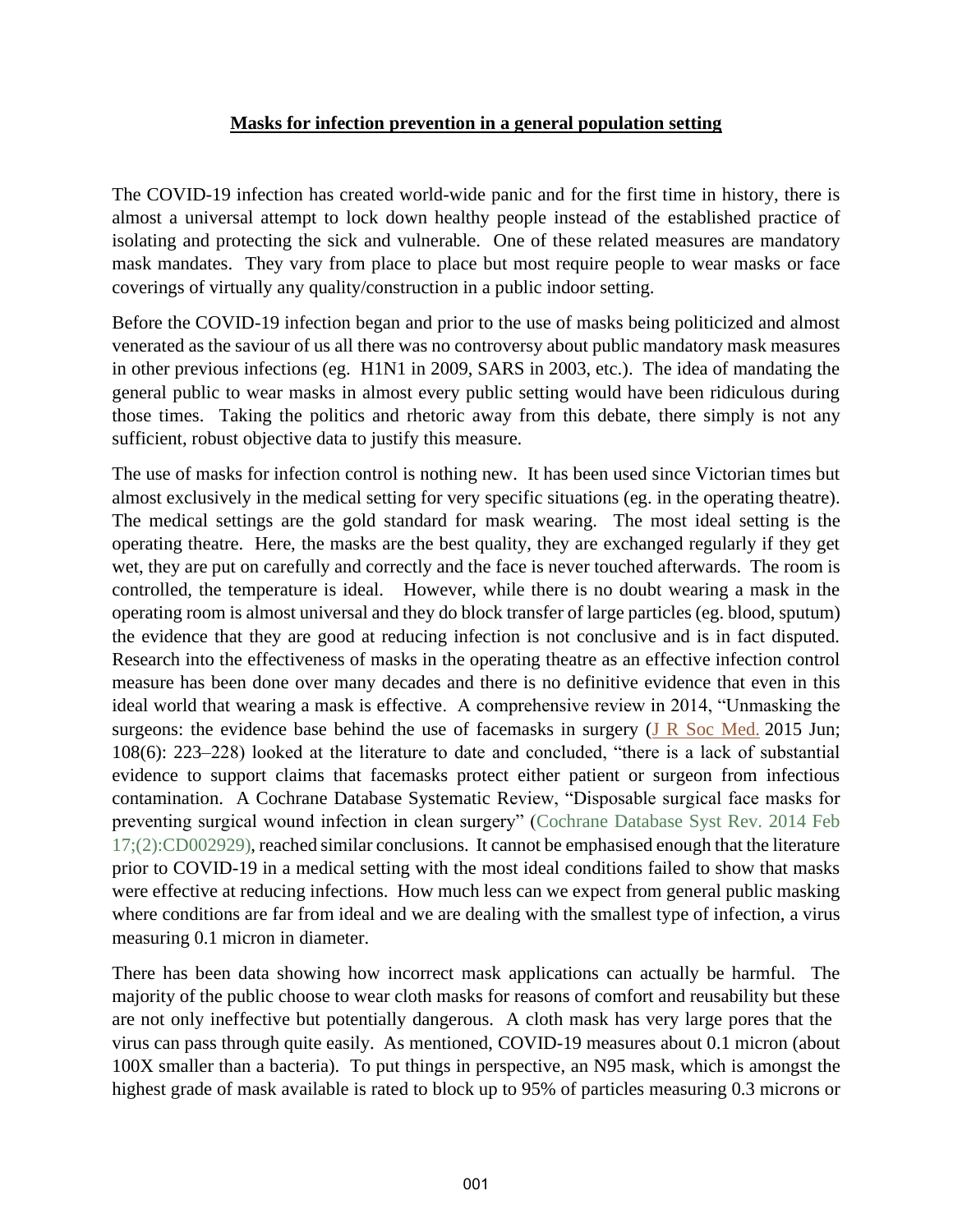bigger. Even the highest grade of protection available officially is 3x too big for the COVID-19 virion. One study in 2015 looked at cloth masks (A cluster randomised trial of cloth masks compared with medical masks in healthcare workers | BMJ Open) and concluded:

"This study is the first RCT of cloth masks, and the results caution against the use of cloth masks. This is an important finding to inform occupational health and safety. Moisture retention, reuse of cloth masks and poor filtration may result in increased risk of infection."

This study also showed further risks such as viruses may survive on the masks themselves and self contamination was possible due to incorrect donning and offing of masks, which is almost universally seen in the general population.

If we now go to the present time and look at the research available specifically on COVID-19 and masks we find little true objective data. Most is anecdotal, observational and has been politicised on both sides of the field. There has only been one randomised controlled trial that dared take this matter up, the DANMASK-19 study (Effectiveness of Adding a Mask Recommendation to Other Public Health Measures to Prevent SARS-CoV-2 Infection in Danish Mask Wearers: A Randomized Controlled Trial: Annals of Internal Medicine: Vol 174, No 3 (acpjournals.org) looked at this and despite desperately wanting to find objective evidence that masks works, they could not. Mask mandate supporters in the media tried to spin that data as somehow actually supporting mask use but the data in it clearly showed there was no benefit of wearing masks. Not surprisingly there has been no further randomized controlled studies being done for fear of further showing lack of effectiveness. Even many of the manufacturers of medical and disposable grade masks now specifically mention on the box that their masks are not rated and do not protect the wearer from COVID-19 or other viral infections.

Even the observational data in the world must lead an objective viewer to question the value of mandatory masks. A comparison of two large states in the USA, California and Florida, is instructive. Both are amongst the largest and most populous states but with very different approaches to COVID-19. California has the most draconian mask laws and lock down rules whereas Florida is essentially open and back to normal. The infections and death rates in California have been considerably higher than Florida.

There are those who say even if there's no definite evidence that masks work, they still say we should wear one. They argue we should do everything possible to try to curb this virus and transmission and it is better than doing nothing so why not do it? However, if we accept this premise, we could argue almost any restrictive measures on the population without good evidence (unfortunately, that is what we are seeing anyways with other measures) and we are subject to the arbitrary whims of those in charge. In addition, wearing a mask in public is not harmless. It's clear that we are designed to breathe through our nose and mouth without any obstructions. This is simple biology and is meant for the best health of the individual. We only obstruct our airways when there is true benefit and even then, only temporarily and for the shortest time possible (eg. wearing a carbon filter mask while in an industrial setting is hard to do but will protect the wearer from damage to the lungs). Having the public wear masks, most of which are often wet, dirty,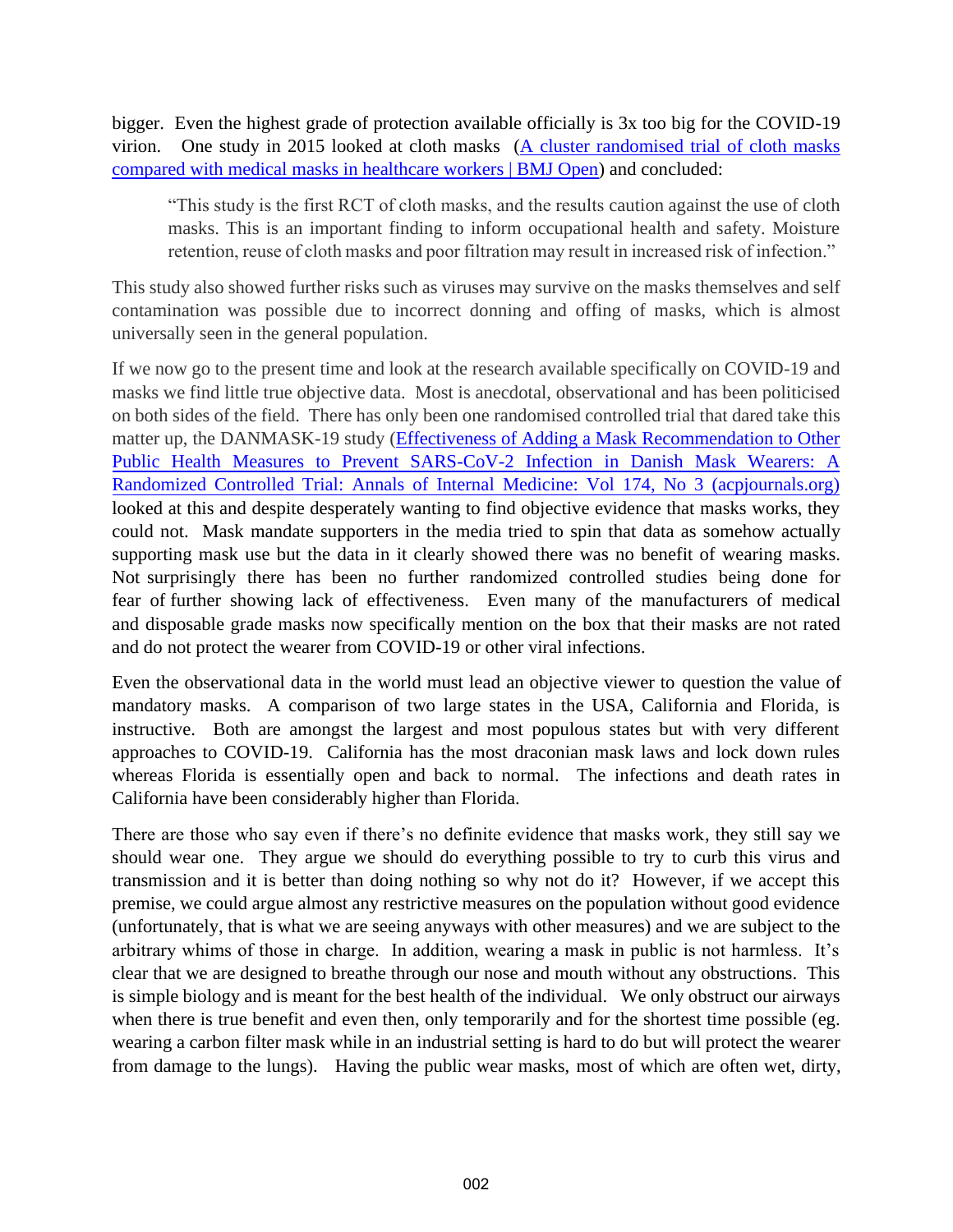reused, and incorrectly worn, can lead to health problems and inhaling pollutions and secretions over and over.

There is also the harm of giving the public an illusion that if they wear masks they will be protected and will not get COVID-19. This may give those at highest risk (the elderly and immunocompromised) a sense of false security. They may then expose themselves to risky situations thinking their mask will protect them. Personally, I have seen many patients (including health care workers) both in the hospital and in my clinic, whom had active COVID-19 infection or have recovered from it. I would have to say that the vast majority have diligently worn their masks as directed by the health authorities. This is seen also in every province with the waves of cases we are seeing. Despite almost universal mandatory mask policies and varying forms of lockdowns in Canada the cases have risen far higher than when COVID-19 began in the spring of 2020 prior to any mask mandates. The failure of masks to clearly curb cases illustrates their ineffectiveness in the real world setting.

The Association of American Physicians and Surgeons have set up a comprehensive webpage, (Mask Facts - AAPS | Association of American Physicians and Surgeons (aapsonline.org), discussing the properties of various classes of masks, the nature of how COVID-19 infection can occur (droplet and aerosolised), and have given a very detailed overview of relevant studies over the decades looking at masks and their usefulness in infection control. The website is objective and references the peer reviewed literature extensively. A review of the resources there shows some salient key points:

- 1. COVID-19 viral particles are smaller than any of the mask ratings including N95 masks.
- 2. Cloth masks have virtually zero efficiency in blocking COVID-19 particles.
- 3. Mask wearing technique in the general public was abysmal with about 10% success.
- 4. Dozens upon dozens of studies and reviews over the decades looking at various masks and their effectiveness at reducing viral infections show the preponderance of studies do not show any benefits.
- 5. Real world data from various countries show that cases increased after mask mandates were enacted and countries that had no mask mandates (eg. Sweden) did just as well or better than countries with mask mandates
- 6. Physiological studies show potential harms of masks including decreased paO2 (ie. Oxygen levels in blood), headaches, self contamination due to moisture retention. Some of these are referenced directly from the World Health Organization. Whether these potential harms are of clinical significance is certainly debatable but must be considered when deciding if masks should be mandatory. If no definite benefit can be demonstrated from masking then it is not reasonable to potentially subject the population to these potential harms.

For governments to impose infection control measures on the population they need to demonstrate their measures are reasonable, safe, and most of all effective. Mandatory masking meets none of those criteria. They are not reasonable as they restrict a patient's face, identity, and breathing for